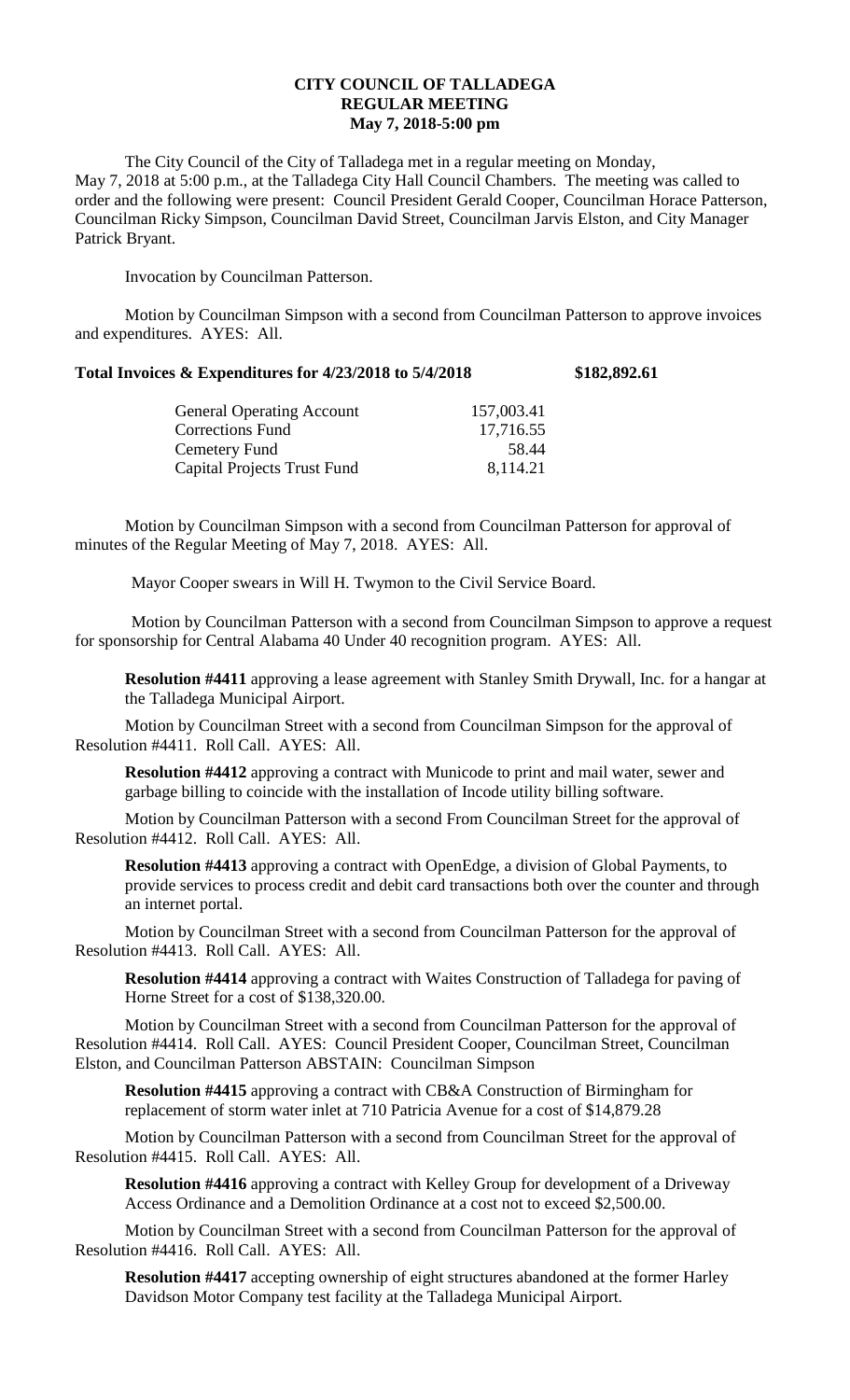Motion by Councilman Street with a second from Councilman Patterson for the approval of Resolution #4417. Roll Call. AYES: All.

**Resolution #4418** surplusing eight structures obtained at the former Harley Davidson Motor Company test facility at the Talladega Municipal Airport.

Motion by Councilman Street with a second from Councilman Simpson for the approval of Resolution #4418. Roll Call. AYES: All.

Motion by Councilman Street with a second from Councilman Patterson to approve the invoices and expenditures for the Water Department. AYES: All.

| <b>Water Department Expenditures for 2/22/18</b> |            | \$136,468.11 |
|--------------------------------------------------|------------|--------------|
| Operations & Maintenance                         | 126,606.70 |              |
| Capital Improvements                             | 9,861.41   |              |
|                                                  |            |              |

**Resolution #4419** review and accept the MWPP Annual Report for the Talladega Main Wastewater Treatment Plant.

Motion by Councilman Simpson with a second from Councilman Patterson for the approval of Resolution #4419. Roll Call. AYES: All.

Councilman Elston arrived at approximately 5:20pm.

**Resolution #4420** review and accept the MWPP Annual Report for the Talladega Brecon Wastewater Treatment Plant.

**Resolution #4421** review and accept the MWPP Annual Report for the Talladega Airport Wastewater Treatment Plant.

Motion by Councilman Simpson with a second from Councilman Patterson for the approval of Resolution #4420 and #4421. Roll Call. AYES: All.

Council President Cooper deferred to Councilman Patterson concerning long term employees. Councilman Patterson requested that the salary for individuals employed for 10 years or more be moved up two steps. Councilman Elston also wished to take additional training and education into consideration. Motion by Councilman Patterson with a second from Councilman Elston to look into the possibility of moving individuals employed for 10 years or more up two pay steps. Roll Call. AYES: Council President Cooper, Councilman Simpson, Councilman Patterson, and Councilman Elston NAYS: Councilman Street

City Manager Bryant wished to encourage all to attend the Bi-Centennial exhibit at the Heritage Hall Museum.

Mayor Cooper stated that he had attended the Induction of the Board of Trustees at Talladega College and encouraged everyone to support Talladega College.

Councilman Simpson wished to thank Kevin Smith personally for the work being done around the Square.

Councilman Patterson informed everyone that Sunshine Saturday was another success and wished to do more for them by not scheduling other events to compete with them. Motion by Councilman Patterson with a second from Councilman Street to avoid scheduling other events that conflict with the 3rd Saturday in April. Roll Call. AYES: All.

Councilman Patterson also requested the City widen the streets near the entrance of Talladega College and make some horticultural improvements as well. He also requested that the City Manager set up a time to meet with him and the president of Talladega College to walk the campus and discuss what can be done. Councilman Street expressed his interest in joining them for this venture. Councilman Patterson also requested that the gate be moved next to the restrooms at the Duncan Pinkston Park and to close the walk way to the basketball court.

Councilman Street also stated that he would do what he could to help the Sunshine Saturday event and also mentioned that Top Trails had their annual Spring Mud Jam which was well attended.

Councilman Elston commented that he was able to make the alumni weekend hosted by Talladega College and that he believes the City benefits a great deal from this event.

Council President Cooper stated that he has seen many changes for the better in the City.

Motion from Councilman Patterson to adjourn the meeting.

Minutes Recorded by: Joanna Medlen